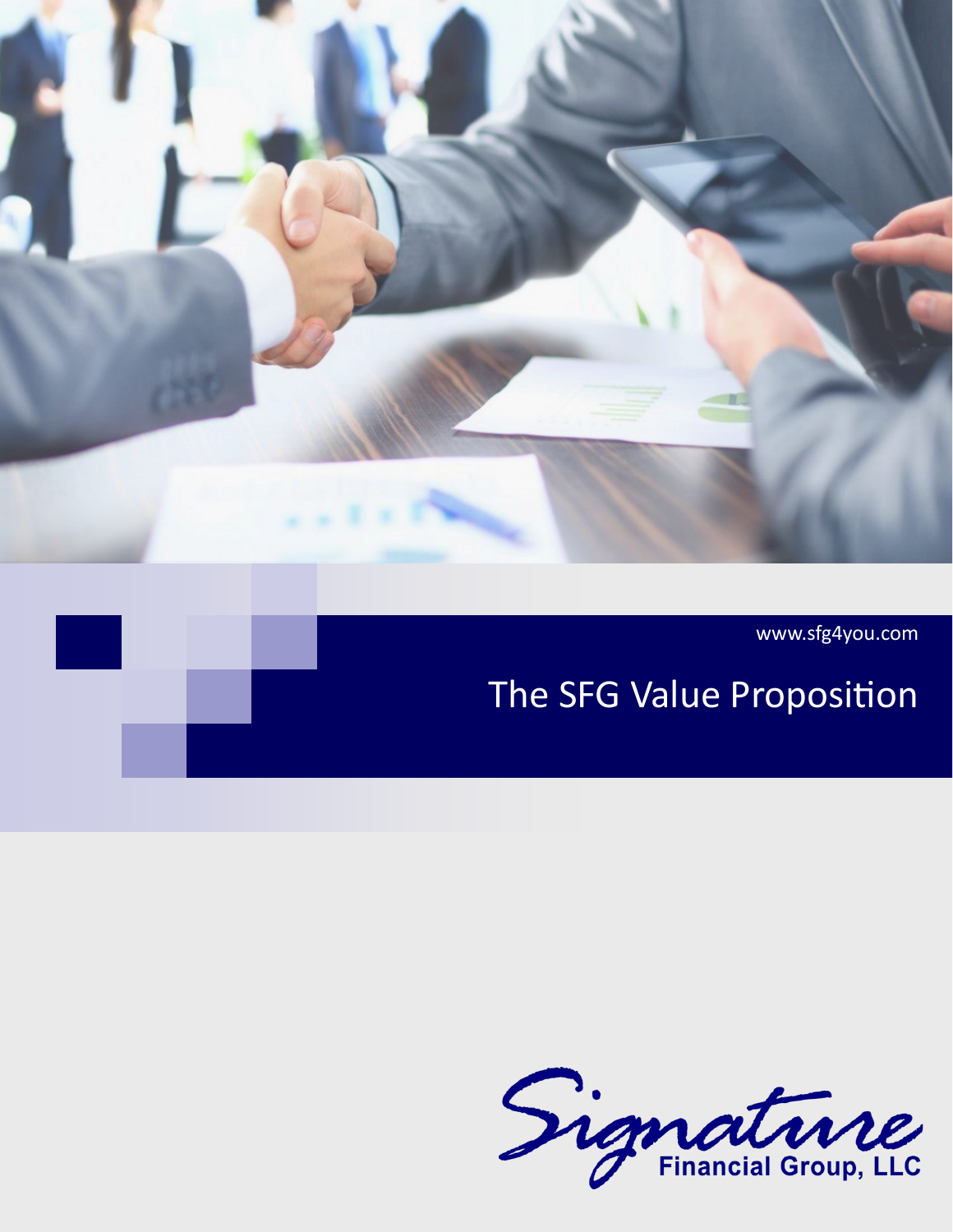# **GROW YOUR MOST VALUABLE ASSET**

At Signature Financial Group our value is in recognizing that your unique talents as an advisor are best utilized when you are working directly with the client. Everything else while important in running a business, are secondary to you actually advising customers and gathering assets. This is where you achieve the greatest success because it's where you create the best outcomes. That is why everything we do is simply focused on making your life easier by freeing you up to do what you do best.

We accomplish this through a coordinated group effort. Our team becomes an extension of your team and we are all focused on serving the customer. Our support staff averages over 20 years' experience with our firm. People come here and stay here for a reason. A few examples of how we can impact your productivity and increase your business enterprise value:

#### • **Increase assets per client**

- $\circ$  It's not uncommon for advisors to believe they have captured all their clients' investable assets, yet most clients when surveyed say the opposite is true. We help our advisors increase their AUM per client by combining better technology solutions and sales practices to capture additional opportunities.
- **Increase revenue per client**
	- o Given our experience of working with advisors and clients we help advisors close more business particularly on higher net worth opportunities by introducing new product ideas to increase revenue per client.
- **Teach how to work with COIs/Professional partners**
	- $\circ$  Our team has extensive knowledge and experience working with centers of influence such as accountants, attorneys and financial institutions including banks and credit unions. We have helped advisors by introducing them to these professional partners and or by coaching them how to approach and collaborate with them.
- **Assist in closing business**
	- $\circ$  Clients, especially higher net worth clients often prefer a team approach of subject matter experts in a particular area. Our experienced team at Signature will meet with you and your prospects to help you close additional opportunities in these specific areas:
		- *Estate and wealth transfer planning*
		- *Portfolio construction management*
		- *Hedging strategies*
		- *Insurance case design expertise*
		- *Retirement planning*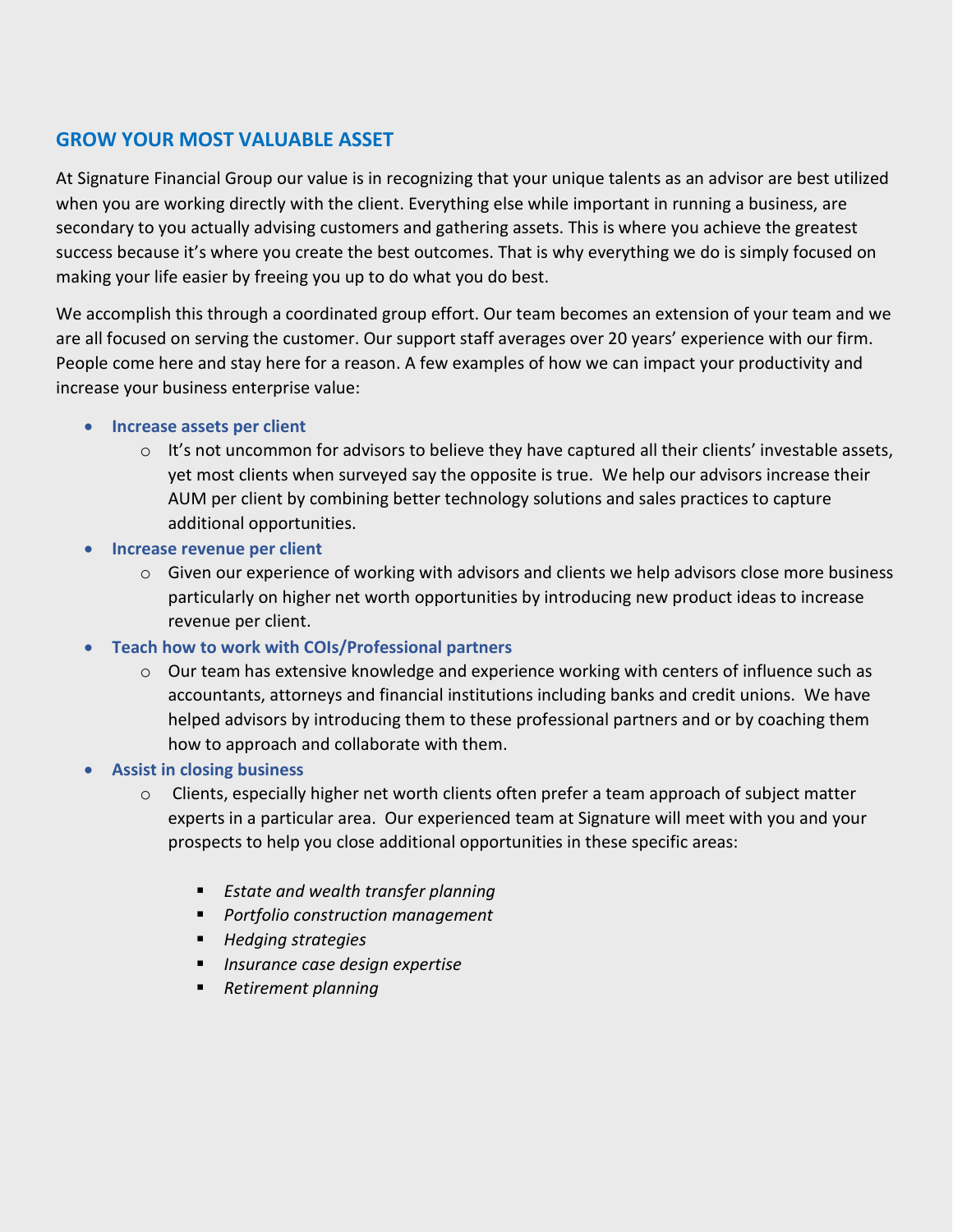#### **MARKETING SUPPORT**

We can provide customized marketing solutions in the areas of lead generation targeting existing clients and new opportunities.

- **New leads generated and referred**
	- $\circ$  Our ongoing marketing efforts combined with our reputation for a great client experience generates new leads that are provided to advisors.
	- $\circ$  We subscribe and pay for prospecting and referral tools that we make available to our advisors at no cost.
	- $\circ$  Orphan accounts that the firm manages can be made available to advisors as well.
- **Website and social media presence**
	- $\circ$  We work with you to build a marketing plan. We can evaluate your current plan and will help you enhance your website and social media presence.

### **BUSINESS PROCESSING AND COMPREHENSIVE SUPPORT**

- **Admin Support /Concierge solutions**
	- $\circ$  Our administrative support team averages over 20+ years of experience with the firm. They are well versed in all aspects of supporting advisors' businesses. They provide support on paperwork completion, account opening, problem resolution, technology training, virtual administration, vacation back-up support, as well as a host of other operational support areas.
- **Transition and onboarding team** 
	- $\circ$  Our dedicated transition team provides an added layer of "hand-holding" including new account opening, account transfer (ACAT) processing and ongoing training support that streamlines the onboarding experience of our advisors.
- **HR, payroll benefits** 
	- $\circ$  We offer a group benefits plan for your administrative staff through our company group plan. The cost of the plan is incurred by the advisor, but it allows advisors to offer comprehensive benefits to their support team.
- **Compliance/Supervision**
	- $\circ$  Signature Financial is your principal. This benefits you as we are the first line of defense and your advocate on all compliance matters. Our culture throughout the organization is clear… "We've got your back".
- **Liaison to leadership team at B/D**
	- $\circ$  As one of the largest groups within our B/D, we have a strong relationship with the leadership team and a direct line into the leadership team.
- **Portfolio management / model portfolios**
	- o We manage model portfolios to save you time and our research team is available for calls with your clients and prospects.